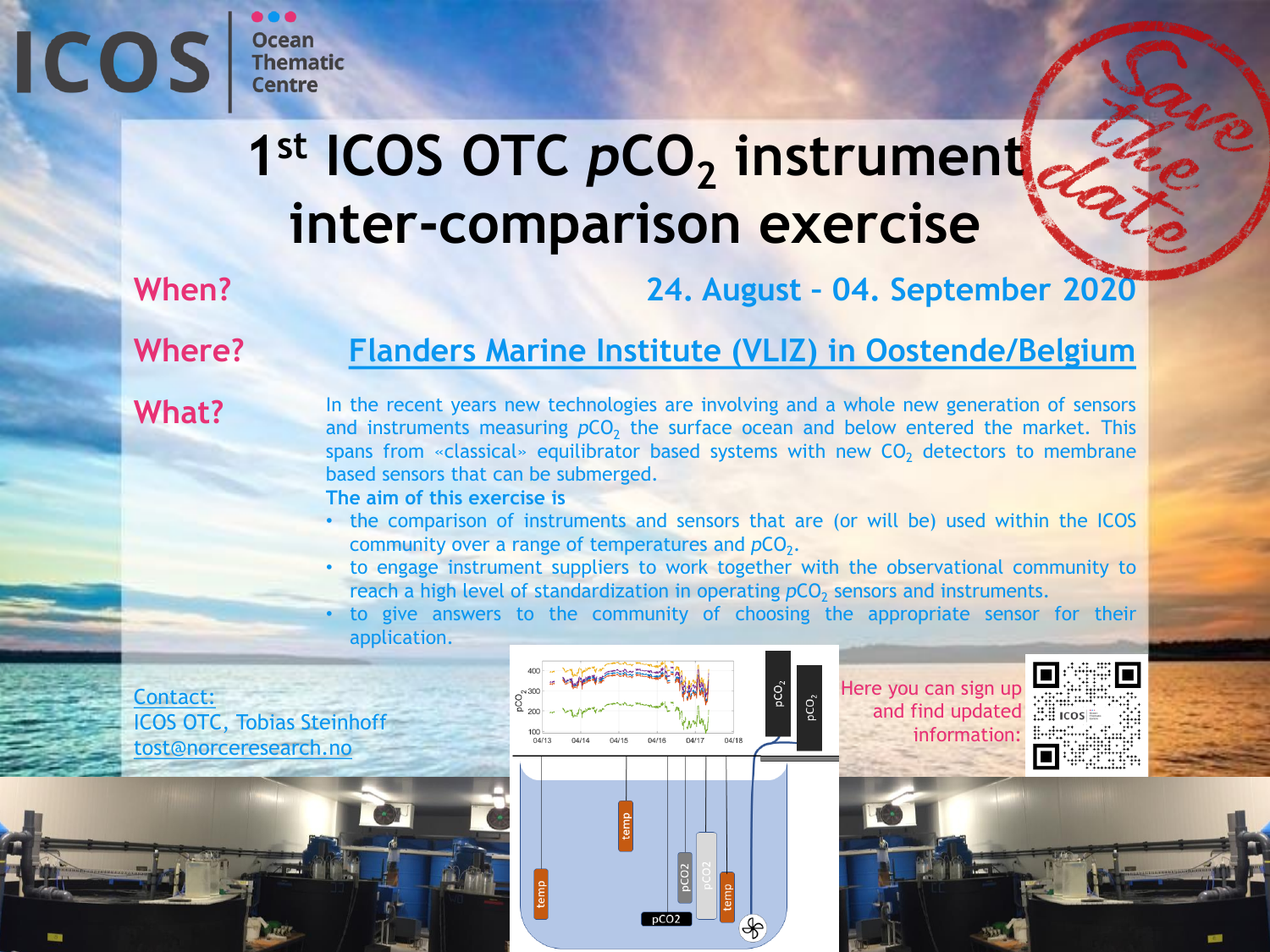# **Why pCO<sup>2</sup> intercomparison**

**Last inter-comparisons took place in** 

- 1996 onboard R/V Meteor (Körtzinger et al., 2000)
- 2003 in Japan, not published
- 2018 in Norway, not published, problems with setup

In the past 20 years a lot of technological progress was made (new  $CO<sub>2</sub>$ ) sensors, submersible pCO<sub>2</sub> sensors).

There is a strong need in the community for reliable pCO<sub>2</sub> instrumentation. Reliable also means that we need to know how good the reported values are.

When setting up a European wide pCO2 observing network, there must be an objective way to judge measurements from different instrumentations.

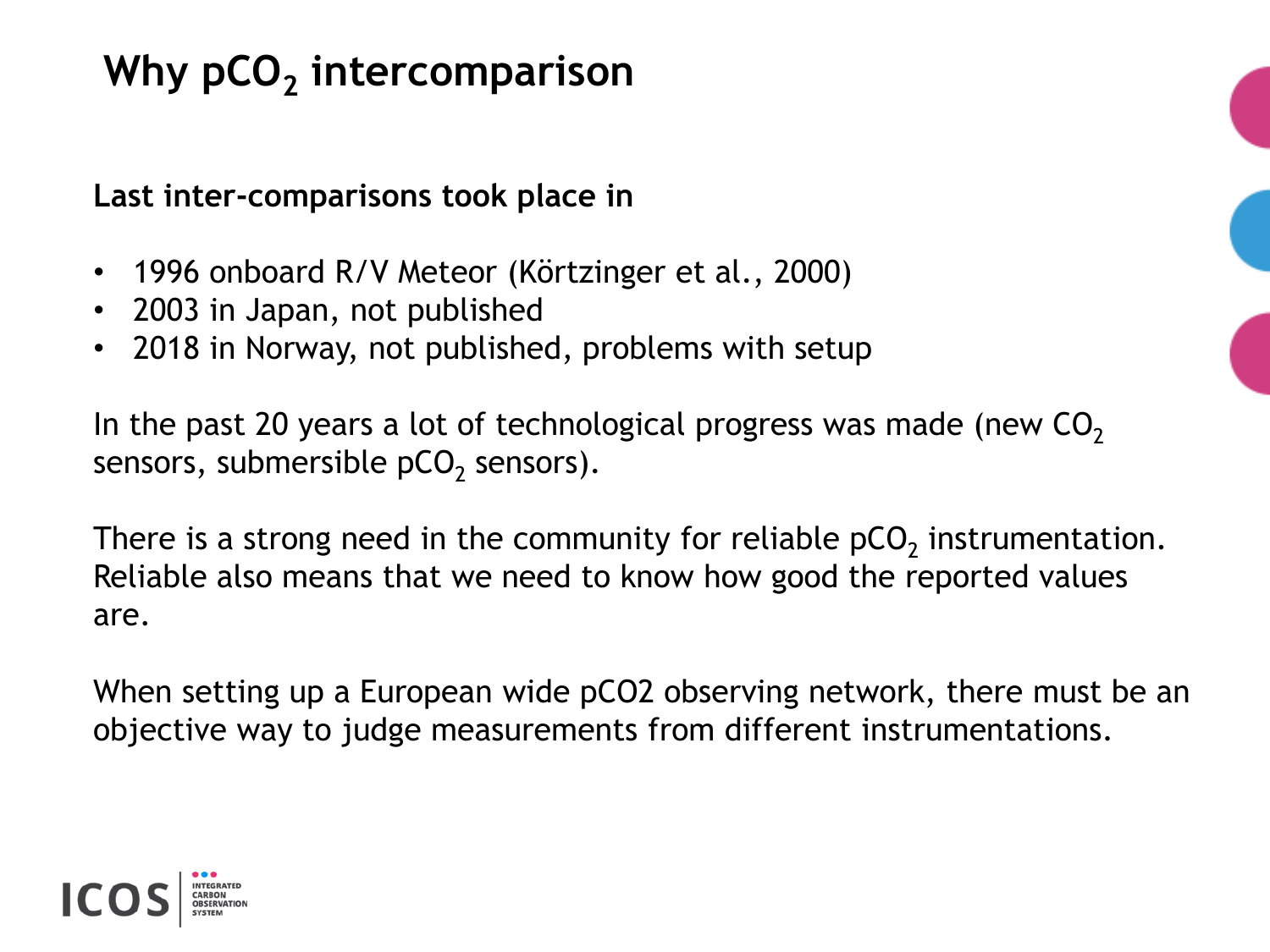# **Facilities – VLIZ/Ostend**

- 100m<sup>2</sup> room, air conditioned
- $\cdot$  3 tanks, 5m<sup>3</sup>

**NTEGRATED** 

**CARBON<br>OBSERVATION** 

ICC

- Ø 2.5m, h: 1.2 m
- Temperature controlled 5 20°C
- Buffer taks 10m<sup>3</sup>





#### <http://www.vliz.be/en/watertank-en>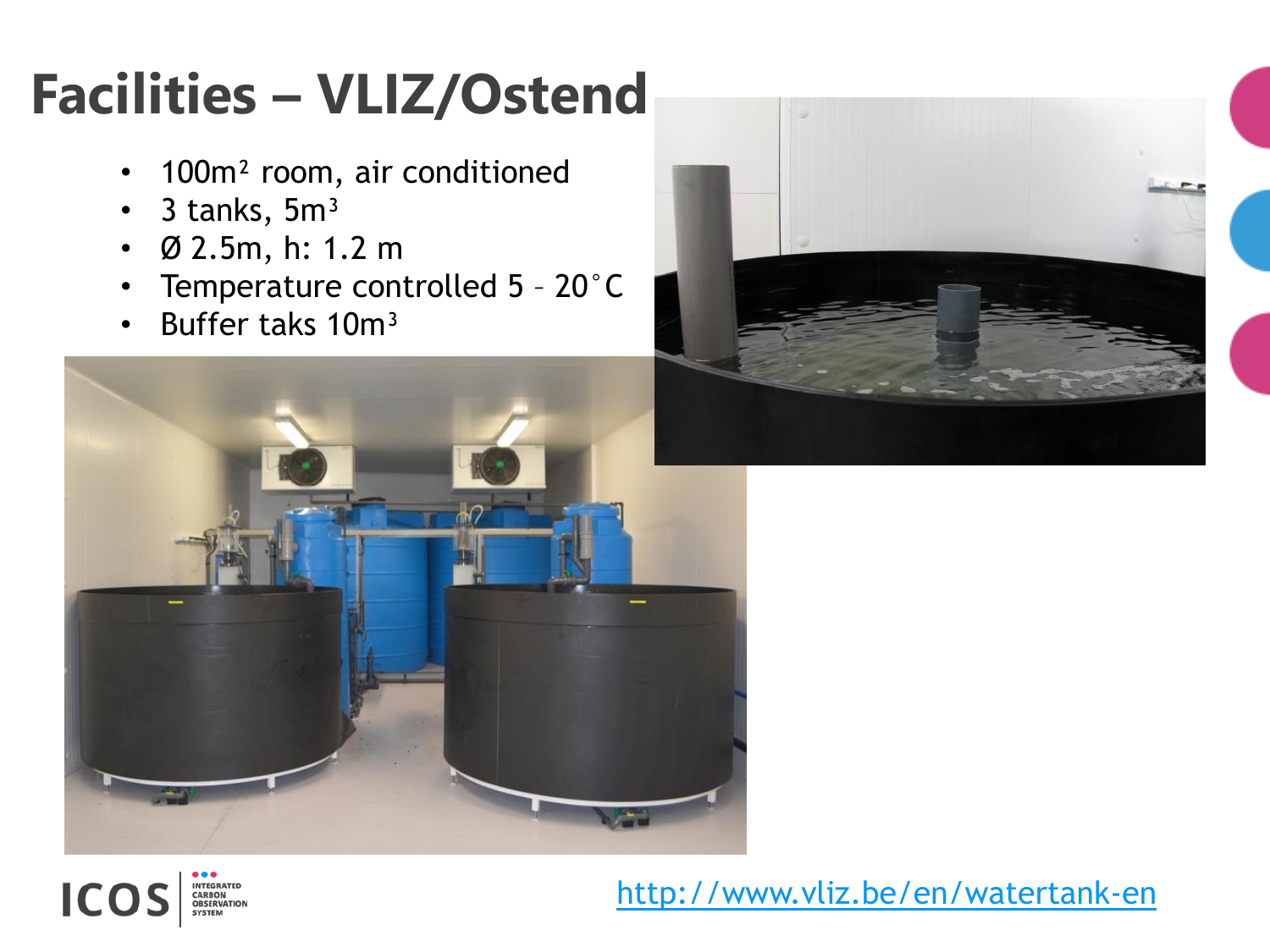

# **Facilities – VLIZ/Ostend**



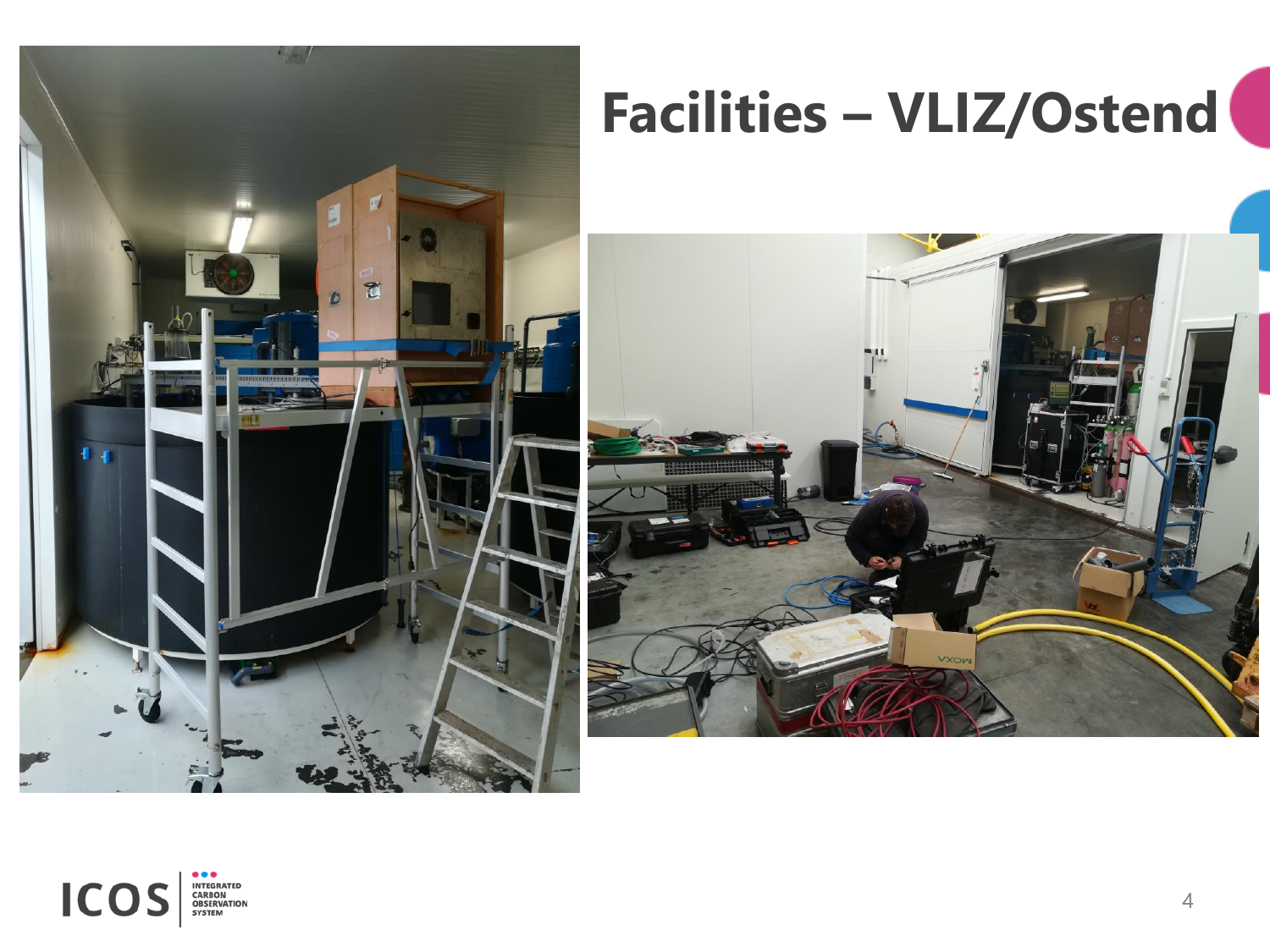# **Facilities – VLIZ/Ostend**



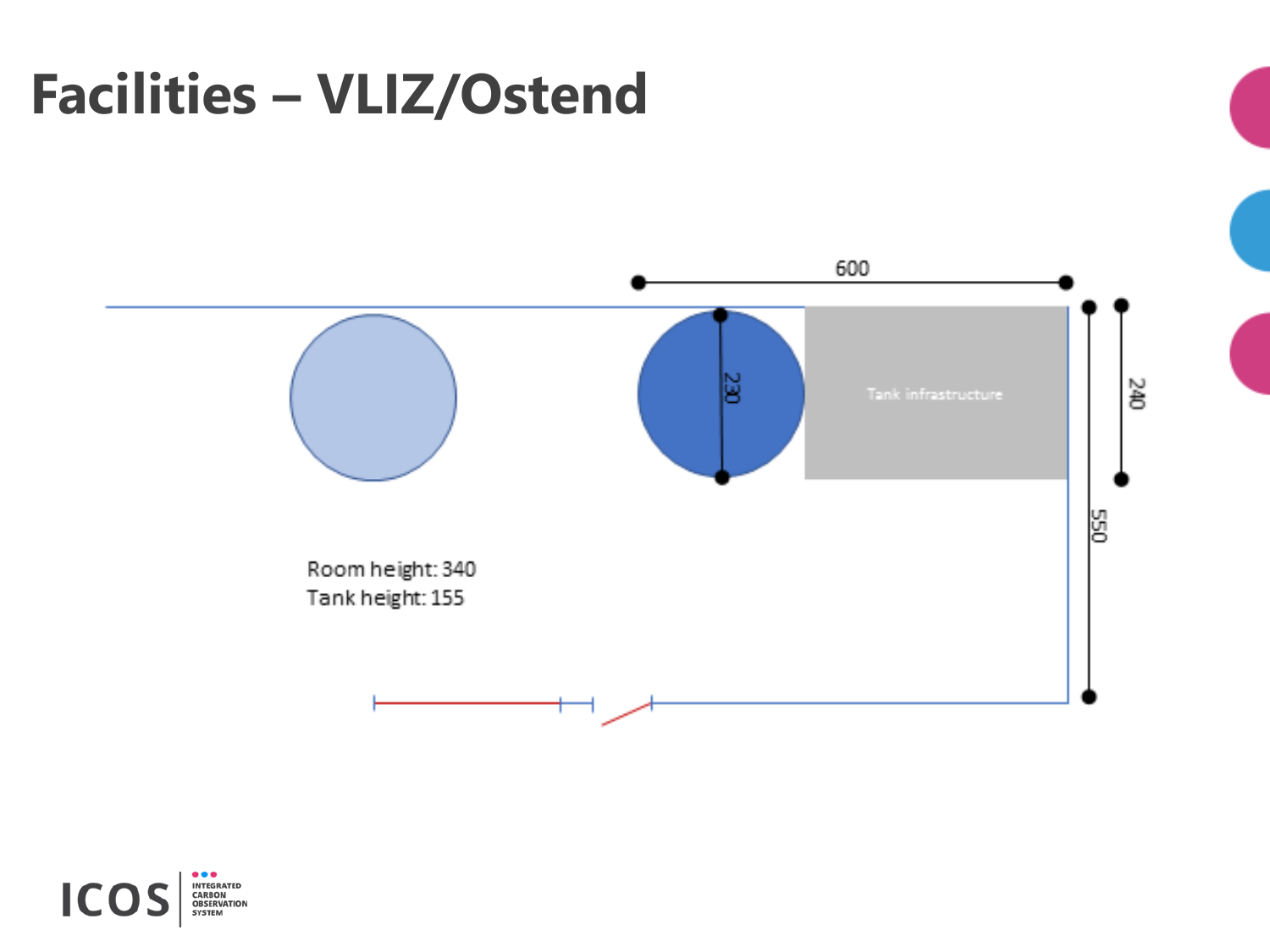#### VLIZ test run in October

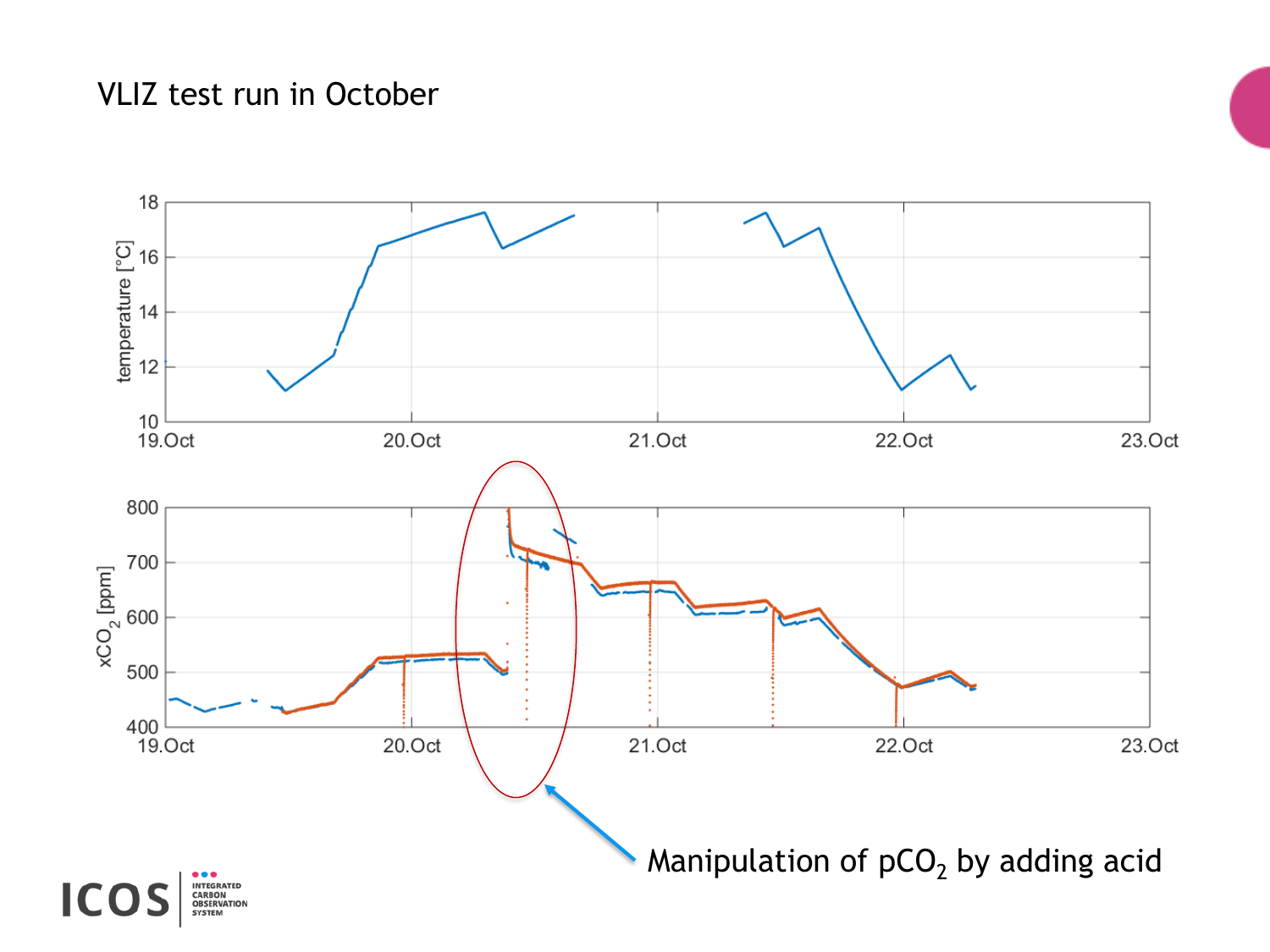It's not to say who is good and who is bad!



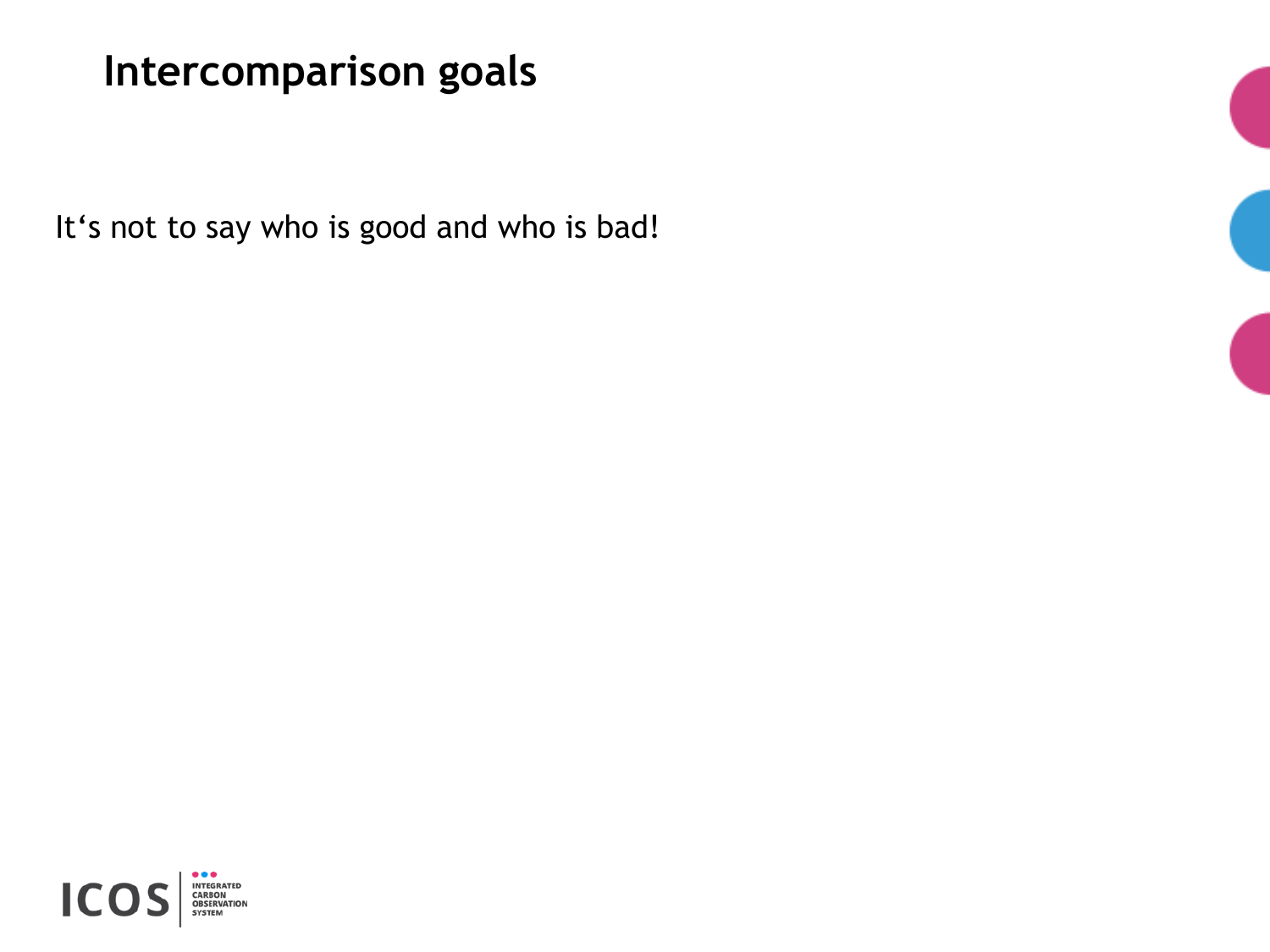It's **not** to say who is good and who is bad!

It's **not** about winning a prize!



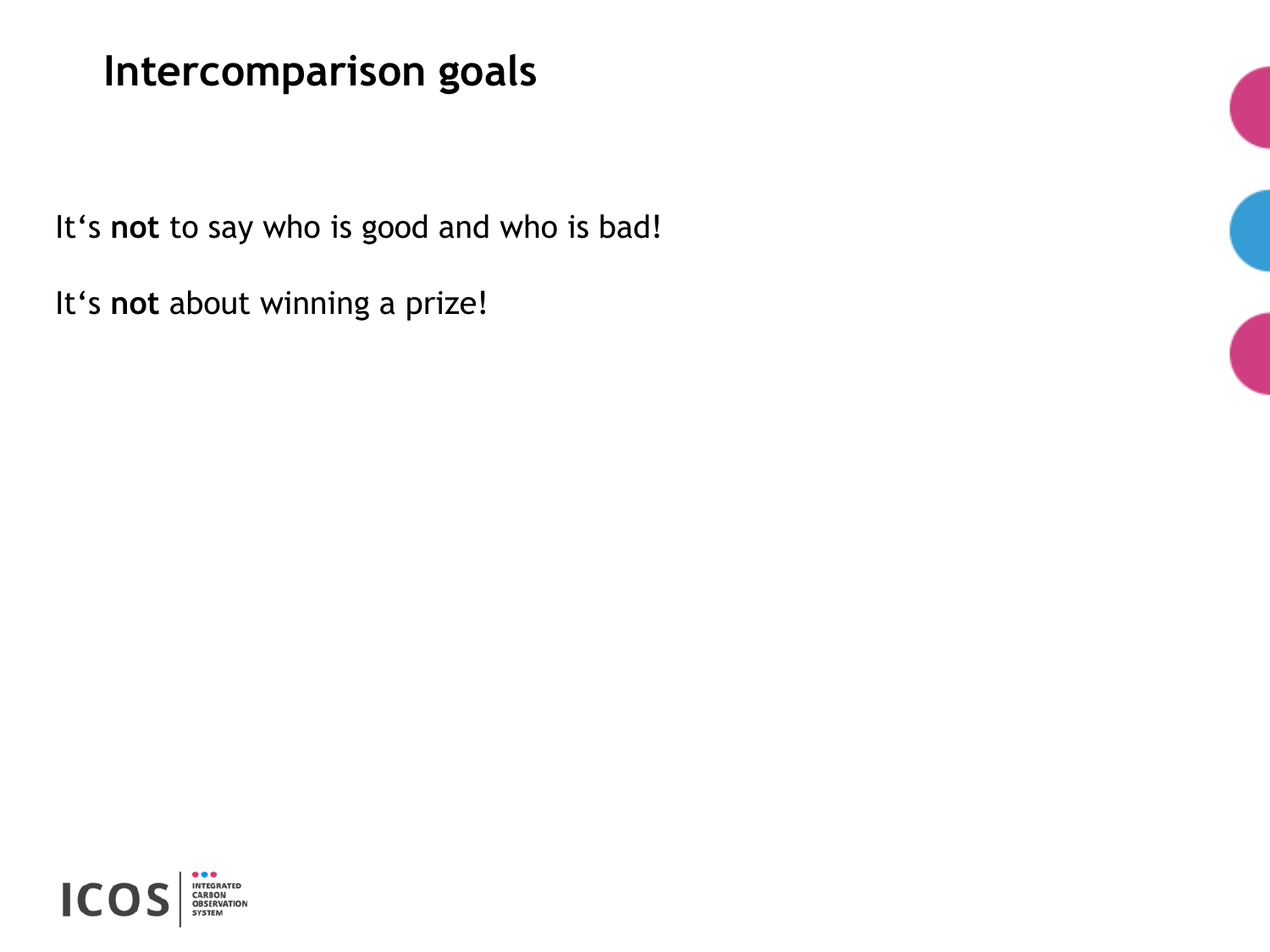It's **not** to say who is good and who is bad!

It's **not** about winning a prize!

It's **not** a one-way road!

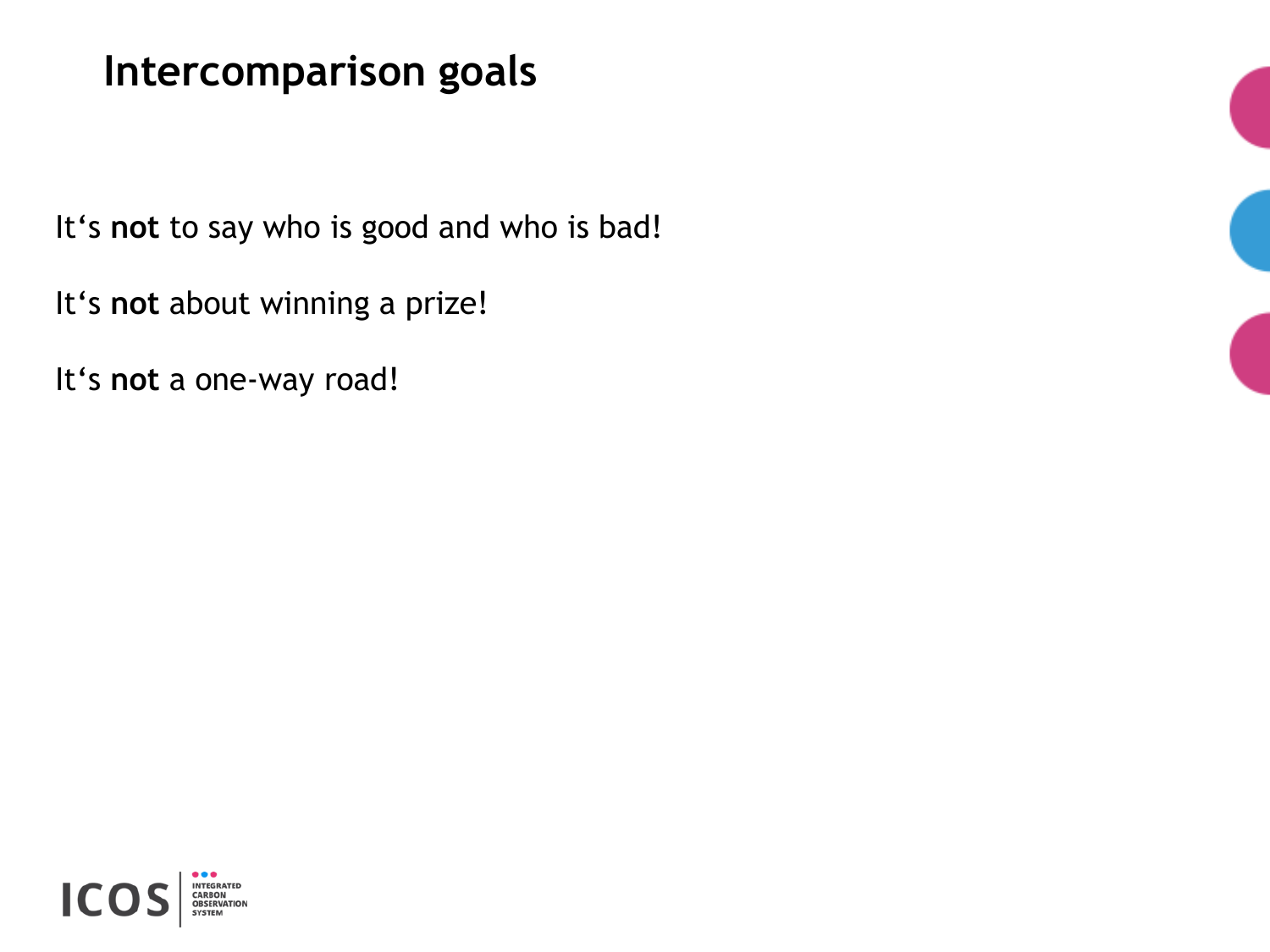It's **not** to say who is good and who is bad!

It's **not** about winning a prize!

It's **not** a one-way road!

**We want the community work together with sensor companies**

- to get the best measurement out of an istrument
- in a defined way
- under defined conditions